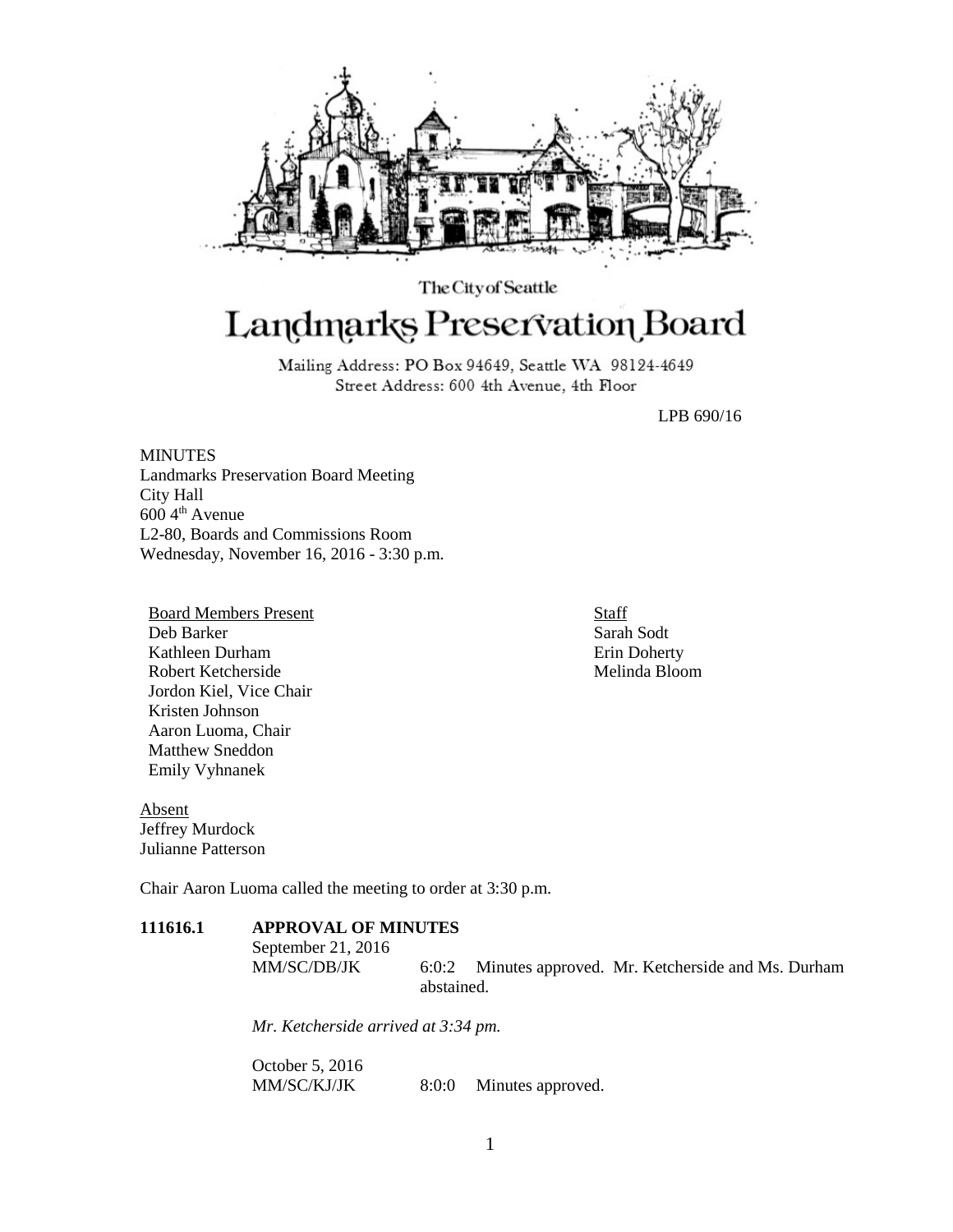### **111616.2 SPECIAL TAX VALUATION**

#### 111616.21 Fort Lawton 4405 Montana Circle

Ms. Nashem explained that the submitted and eligible rehabilitation costs were \$245,710; there were no disallowed costs. The percentage value of rehabilitation was 297%. Work was performed in conformance with Certificate of Approval issued by the Landmarks Preservation Board.

Board members reviewed before / after photos.

Action: I move that the Landmarks Preservation Board approve the following property for Special Tax Certification: 4405 Montana Circle. This action is based upon the criteria set forth in Title 84 RCW Chapter 449; that this action is based upon criteria set forth in Title 84 RCW Chapter 449; that this property has been substantially improved in the 24-month period prior to application; and that the recommendation is conditioned upon the execution of an agreement between the Landmarks Preservation Board and the owner.

MM/SC/KJ/RK 8:0:0 Motion carried

# 111616.22 Fort Lawton

4406 Montana Circle

Ms. Nashem explained that the submitted rehabilitation costs were \$208,348.09 and eligible rehabilitation costs were \$208,301.42; disallowed costs totaled \$46.67. The percentage value of rehabilitation was 285%. Work was performed in conformance with Certificate of Approval issued by the Landmarks Preservation Board.

Board members reviewed before / after photos.

Approval of Rehab Work: Work performed in conformance with Certificate of Approval issued by the Landmarks Preservation Board.

Action: I move that the Landmarks Preservation Board approve the following property for Special Tax Certification: 4406 Montana Circle. This action is based upon the criteria set forth in Title 84 RCW Chapter 449; that this action is based upon criteria set forth in Title 84 RCW Chapter 449; that this property has been substantially improved in the 24-month period prior to application; and that the recommendation is conditioned upon the execution of an agreement between the Landmarks Preservation Board and the owner.

### MM/SC/KJRK 8:0:0 Motion carried.

111616.23 Fort Lawton 4407 Montana Circle

> Ms. Nashem explained that submitted and eligible rehabilitation costs were \$241,389. There were no disallowed costs. Percentage value of rehabilitation was 302%. Work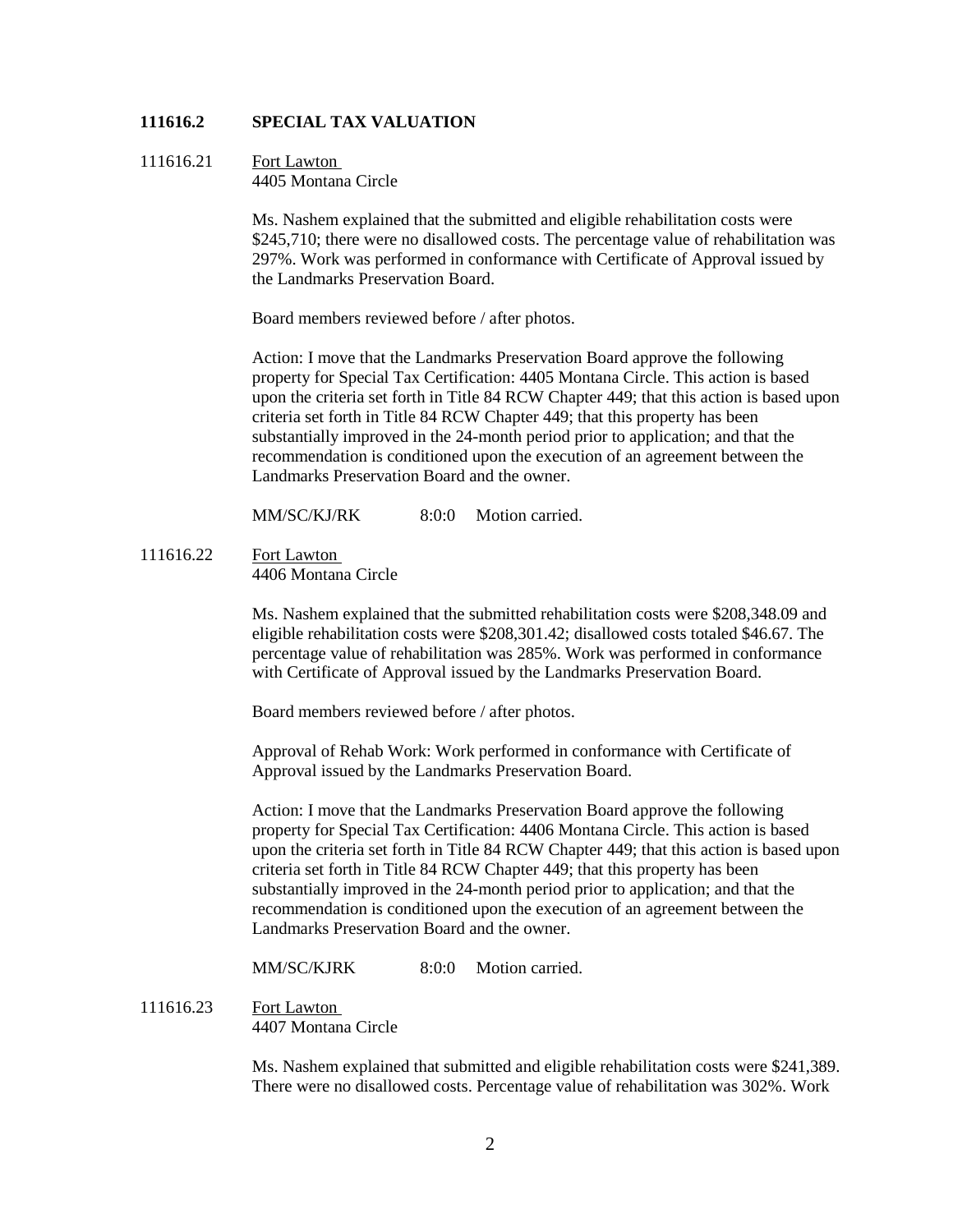performed in conformance with Certificate of Approval issued by the Landmarks Preservation Board.

Board members reviewed before / after photos.

Action: I move that the Landmarks Preservation Board approve the following property for Special Tax Certification: 4407 Montana Circle W. This action is based upon the criteria set forth in Title 84 RCW Chapter 449; that this action is based upon criteria set forth in Title 84 RCW Chapter 449; that this property has been substantially improved in the 24-month period prior to application; and that the recommendation is conditioned upon the execution of an agreement between the Landmarks Preservation Board and the owner.

MM/SC/KJ/EV 8:0:0 Motion carried.

111616.24 The Theodora / Mod Apartments  $\overline{6559}$  35<sup>th</sup> Avenue NE

> Ms. Doherty explained that the submitted and eligible rehabilitation costs were \$4,701,462.25; there were no disallowed costs. The percentage value of rehabilitation was 113.8%. Work for designated portions of the property were performed in conformance with a Certificate of Approval issued by the Landmarks Preservation Board. She said that additions built on the ends of the two major wings were not part of eligible expenses. She said exterior work was cosmetic; work was primarily interior. She said the building was converted to apartments and the entry flipped to the opposite side. She said major landscaping was done.

Board members reviewed before / after photos.

Mr. Sneddon asked about signage.

Ms. Doherty said the signage is the same size, colors, character as what was approved before – they just changed the text to the new building name. She said it was administratively approved per the Controls and Incentives Agreement. She said she believes the entire project is close to complete and that they are marketing the units now. The rehabilitation portion of the work is done.

Action: I move that the Landmarks Preservation Board approve the following property for Special Tax Valuation: The Theodora, 6559 35<sup>th</sup> Avenue NE, that this action is based upon criteria set forth in Title 84 RCW Chapter 449; that this property has been substantially improved in the 24-month period prior to application; and that the recommendation is conditioned upon the execution of an agreement between the Landmarks Preservation Board and the owner.

MM/SC/RK/DB 8:0:0 Motion carried.

#### **111616.3 NOMINATION**

111616.31 West Coast Printing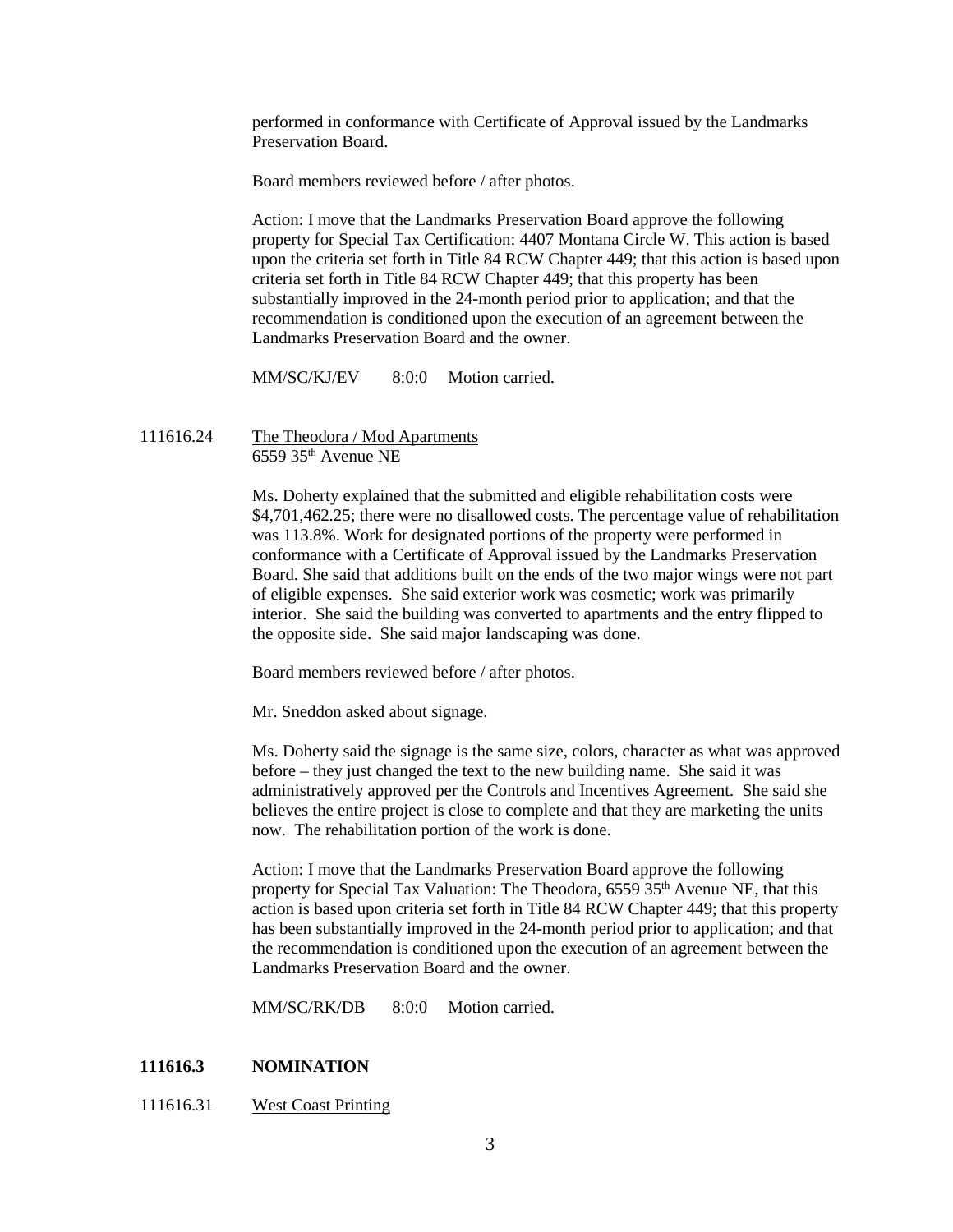#### 622 Rainier Avenue South

David Peterson, NK Architects, prepared and presented the nomination report (full report in DON file). He provided context of the building and site at the Dearborn cut. He said the building occupies a full block and he noted it is at a point where several neighborhoods come together – International District, Beacon Hill, Rainier Valley and Central Area. He went over a topographical map and noted this area was slow to develop; he noted its location on a ridge. He said in 1890 the street car provided better access and residential development increased. In 1907 the City expanded and the area was incorporated into the City. He said that Jackson and Dearborn were regraded, a bridge was installed, and Rainier became even more accessible, so the area was growing.

He said that in 1923 the area was zoned commercial. Puget Sound Brick, Tile and Terracotta company was a significant presence in the area. He said just south of this building was known as 'little Italy' because of the many Italians settlers and farms that operated there. The building was also associated with the expansion of Chinatown and Japantown as they moved out of Pioneer Square. He said that the 1942 internment of Japanese and Japanese American citizens caused many of them to lose their properties; some returned, and some moved to other areas upon their return. Jewish and African Americans moved into the neighborhood and it became associated with the Central District jazz clubs. He said the Mt. Baker Tunnel and Lacy Murrow Bridge were constructed in 1940 and disrupted the area, and made it into a sort of no man's land between many different communities.

Mr. Peterson said that John Jacob Wittwer developed the property; he was a dealer in hair goods who was born in Switzerland and studied in Paris. The company was known for its hair switches. In 1915 they developed 'Cinderella Golden Glint' shampoo which was very popular and existed into the 1950s. He said they reached a national buyership which brought them a lot of wealth. She said this building was built for manufacturing their products. The building was designed by Shack, Young & Myers and was built in 1923. He said the original design was more ornate than what was built.

He reported that in 1954 Ted and Paul Tomita, West Coast Printing purchased the building and moved in. He said that West Coast Printing was founded in 1930 by the Tomita brothers in the Chinatown – International District on Jackson. He said they provided Chinese, Japanese and English printing and translations. He said they were interned in Idaho; people took care of their property and they were able to return to their business when released. He said that there were fewer printers after that. He said they leased out the upstairs. He said the Tomitas operated the business successfully from the first floor; the floors were reinforced to accommodate heavy equipment. He said a 1965 fire didn't damage the typeset, but the building was fire bombed in 1992 and all the Japanese and Chinese typeset was lost. He said competing printers took care of their clients until repairs could be made. He said they quickly repaired the building. He said that Ted died in 1998 at the age of 86 and had been involved in relationship building efforts between the United States and Japan following the war.

He said Shack, Young & Myers designed many important buildings in the City in the 1920s – apartments, offices – but the closest thing to a cosmetics manufacturing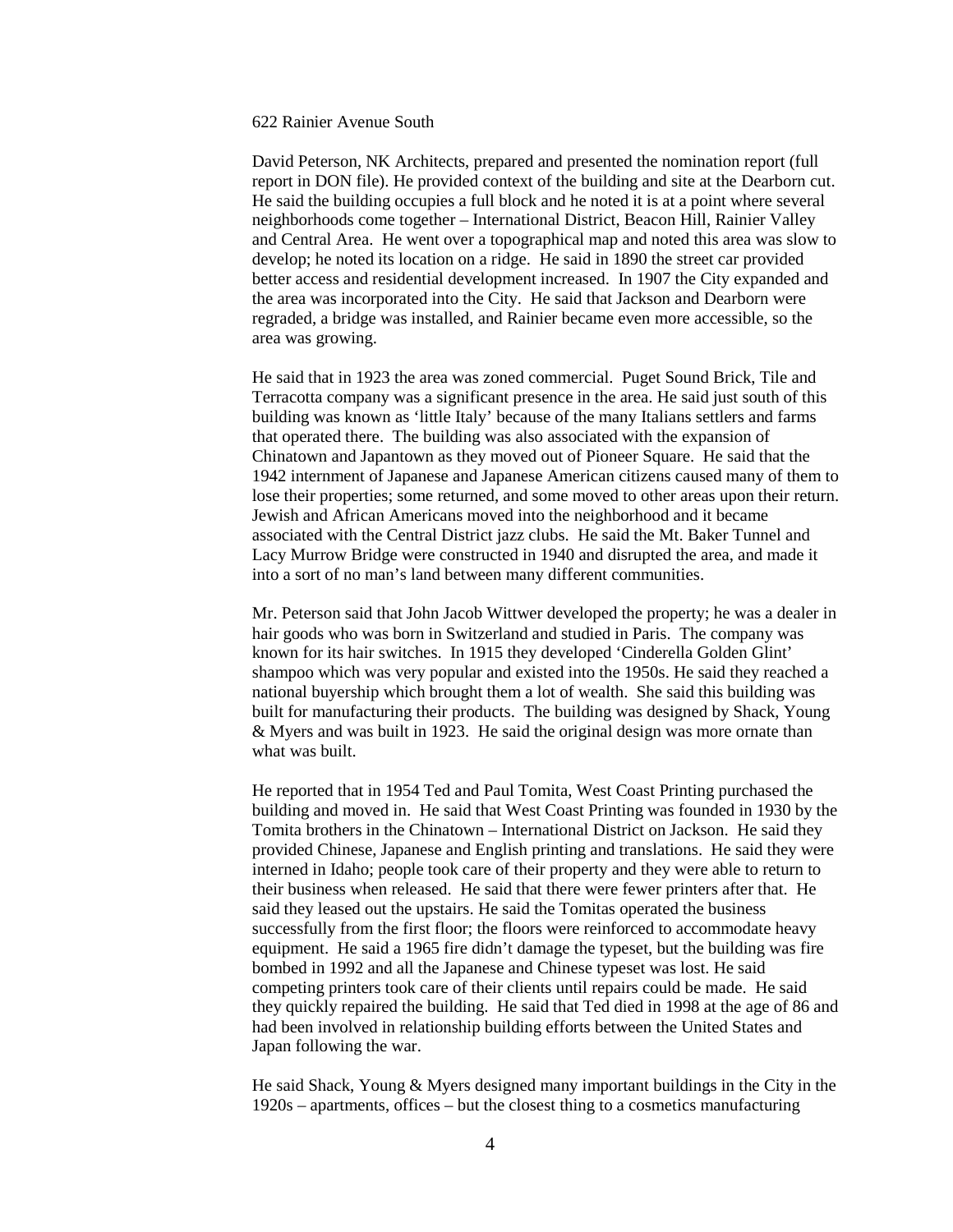company were garages such as Frye Hotel Garage. He said their partnership was unusual at the time because they had architects and an engineer in the same offices. He said collectively and alone some of the buildings attributed to them are the Hotel Morrison, Del-a-Mar Apartments, B. A. Garber House, Civic Auditorium Eldridge Buick, Japanese Baptist Church, Terry Building, among others.

Mr. Peterson went over alterations to the building; he said all windows on the west and south elevations have been changed. He said the south elevation was fire bombed. He said original wood mullions / frames remain on the west but original wood sash were replaced with aluminum. He noted the red brick laid in a running bond and the soldier courses over window headers. He said higher quality brick was used on the primary façade. He said that there is a small mechanical space in the basement level. He said panel cover first floor windows on the east rear elevation and the first floor of the north elevation. He noted the slight Gothic Revival elements on the back. An original intact staircase remains inside. He said the upper level partitioned area is intact and in some places the original linoleum is in place. He said there is a vault with shelves in back office. He said an interior partition was removed dividing the space for women on one side and Japanese workers on the other.

He said the building didn't meet any of the criteria for designation – it isn't significant on any level, and it doesn't have the integrity to be a landmark.

Ms. Barker asked if the cornice was never built.

Mr. Peterson said it was not.

Mr. Luoma asked what the chimney was used for.

Mr. Peterson said there is mechanical equipment in the basement.

Mr. Luoma asked why the whole parcel wasn't utilized.

Mr. Peterson said it is an odd lot configuration and said the platting in the whole neighborhood is bizarre. He guessed that the brick company may have sold off what was not needed as they went along and this may have been a left-over area.

Mr. Ketcherside asked why there was a separate dining area for Japanese staff.

Mr. Peterson said it wasn't separate, just divided space. He said that Japanese workers may have been an inexpensive workforce and were close by. He said he researched ethnic mix of workers and only found that Black Bear employed Italians because it was again an inexpensive workforce.

Mr. Ketcherside asked if any of the Japanese workers were skilled in costuming or high end hair preparation.

Mr. Peterson said he couldn't find anything about the origin of the company name J. W. Kobi – he thought it might have a Japanese associated, but only found a similar Germanic name.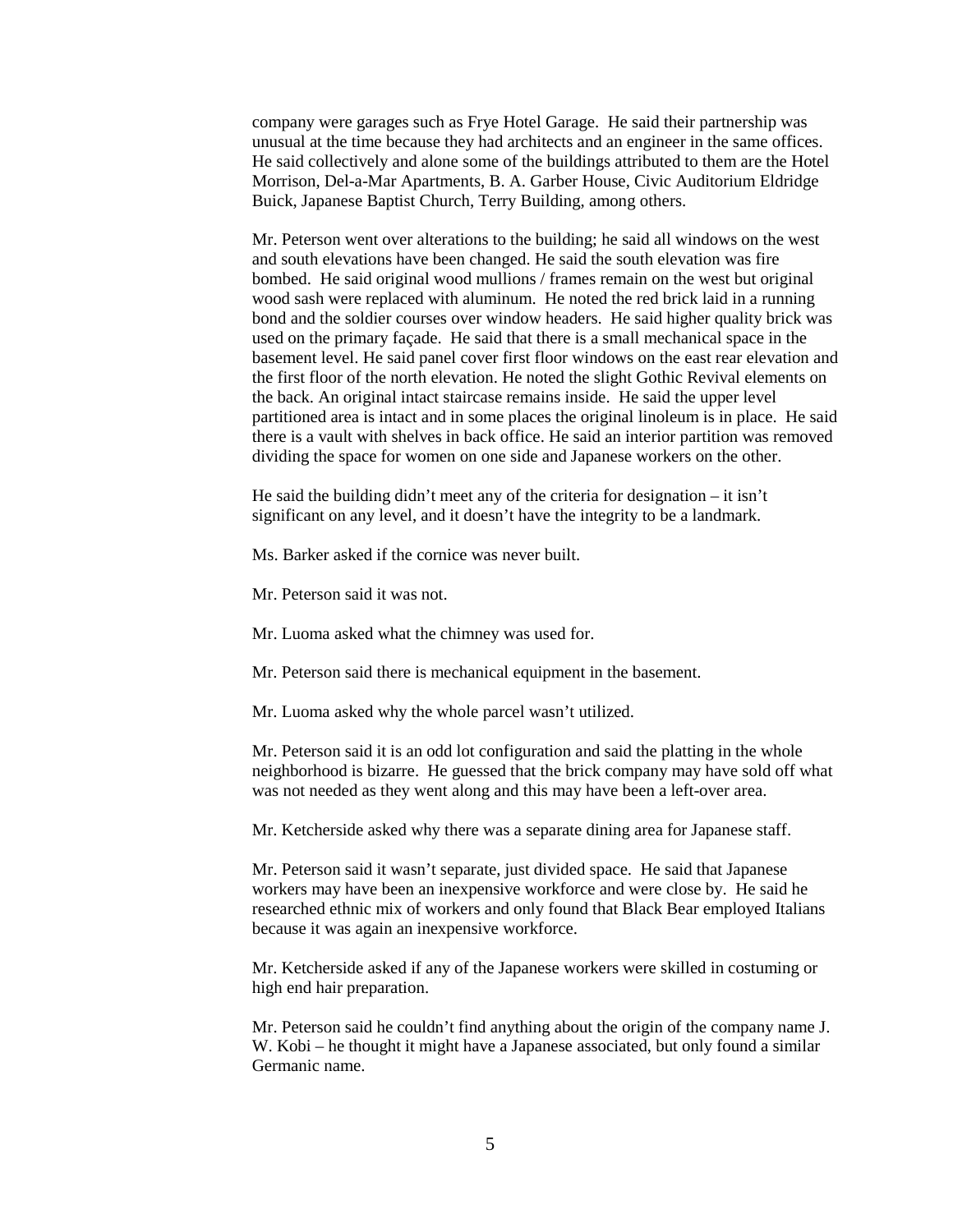Mr. Luoma asked if  $-$  besides the windows and interiors  $-$  the remaining exterior is intact.

Mr. Peterson said that the entire back of the building and two other windows are original – they are peeling but they are intact. He said that three windows on the north elevation are there. The brick and the entry portal are still there but he noted this is an unreinforced masonry building.

Mr. Ketcherside asked about the interior office panels windows.

Mr. Peterson said they are relites like what was found in the Maritime Building. He said it is unusual that they are still there.

Ms. Barker asked why the building was built so close to the right of way.

Mr. Peterson said that the loading dock is on the back.

Ms. Doherty said that when it was built the sidewalk was quite a bit wider; as seen in historic photos.

Mr. Luoma asked about criteria for Black Manufacturing nomination / designation.

Ms. Doherty said it was designated under criteria C and D.

Public Comment: There was no public comment.

Board Deliberation:

Ms. Doherty explained the legal description of the wedged shape parcel and noted that the building resides on only lots 5, 6, and  $& 7$ . This is reflected in the Staff Report.

Ms. Durham did not support nomination noting the loss of integrity. She said that it didn't meet any criteria.

Ms. Johnson did not support nomination and noted that it is a nice modest building with an interesting story but that it didn't meet any of the criteria for nomination.

Ms. Vyhnanek wasn't sure. She noted the uniqueness of the story and that the building is at the cross section of different neighborhoods and immigrant cultures.

Mr. Sneddon said the building meets Criterion C and is significantly associated with mass manufacturing of something that had nationwide appeal. He said that those national marketing/sales trends were just beginning, and he noted the rise of commercialized mass manufacturing. He said this was a significant part of City development and noted Oberto, and a macaroni company in the neighborhood. He said noted the physical legacy of the type of labor hired and the segregation between women and Japanese laborers.

Mr. Kiel did not support nomination although the story is rich. He said there is no double significance linked back to the building.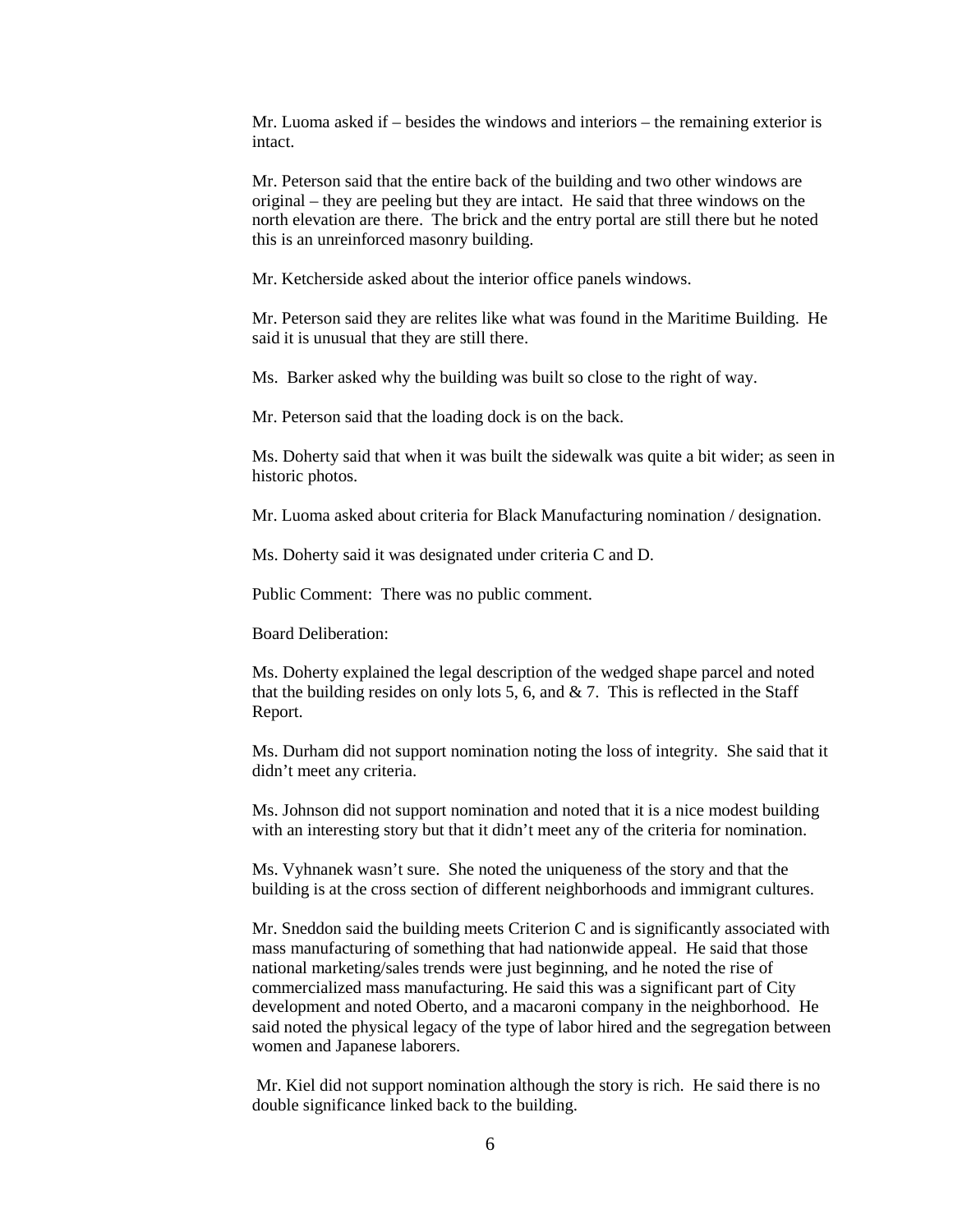Ms. Barker supported nomination and cited Criterion C for the commercial mix and Japanese heritage. She said hair culture was a big deal. She said they were taking a chance – building a factory for switches in the 1920s when women were cutting their hair. She said that hats that had been huge had shrunk, and they had to come up with a new product - hair rinse. She said that hair has a cultural expression and noted that Wittwer had to re-market himself.

Mr. Ketcherside supported nomination and wanted to hear more about the Japanese workers' history. He said the Japanese workers likely had housing nearby. He wondered if Japanese workers brought with them expertise in makeup and hair. He noted the varied and unusual history of this neighborhood. He thought of the Japanese connections to this neighborhood before WWII. He wondered why Wittwer chose this site. He said he would like to hear more about commercial history of Japanese Americans in Seattle.

Mr. Luoma said he was on the fringe. He said the merits of the Black Manufacturing building are larger because of architectural detail. He questioned how the building could convey the stories behind it – cosmetics, immigrant workforce, Japanese family that owned and ran the printing business. He noted the wood handrail and ceiling in the lobby is handsome. He said he helped in the development of the goodwill building and saw this building often  $-$  it is obscure in the neighborhood but the community would know it. He said there are very few of these buildings around this community and he wanted to know if at a community level this building could still stand out.

Ms. Vyhnanek said she would support nomination.

Ms. Barker asked if the category "cosmetics" included hair products.

Mr. Peterson said cosmetics includes hair and shampoo.

Action: I move that the Board approve the nomination of the West Coast Printing building at 622 Rainier Avenue South for consideration as a Seattle Landmark; noting the legal description in the Nomination Form; that the features and characteristics proposed for preservation include: a portion of the site comprised of Lots 5, 6  $\&$  7, and the exterior of the building; that the public meeting for Board consideration of designation be scheduled for January 4, 2017; that this action conforms to the known comprehensive and development plans of the City of Seattle.

MM/SC/DB/RK 5:3:0 Motion carried. Mmes. Durham, Johnson and Mr. Kiel opposed.

# **111616.4 CONTROLS & INCENTIVES**

111616.41 Loyal Heights Elementary School  $2501$  NW  $80<sup>th</sup>$  Street Request for extension

Mr. Kiel recused himself.